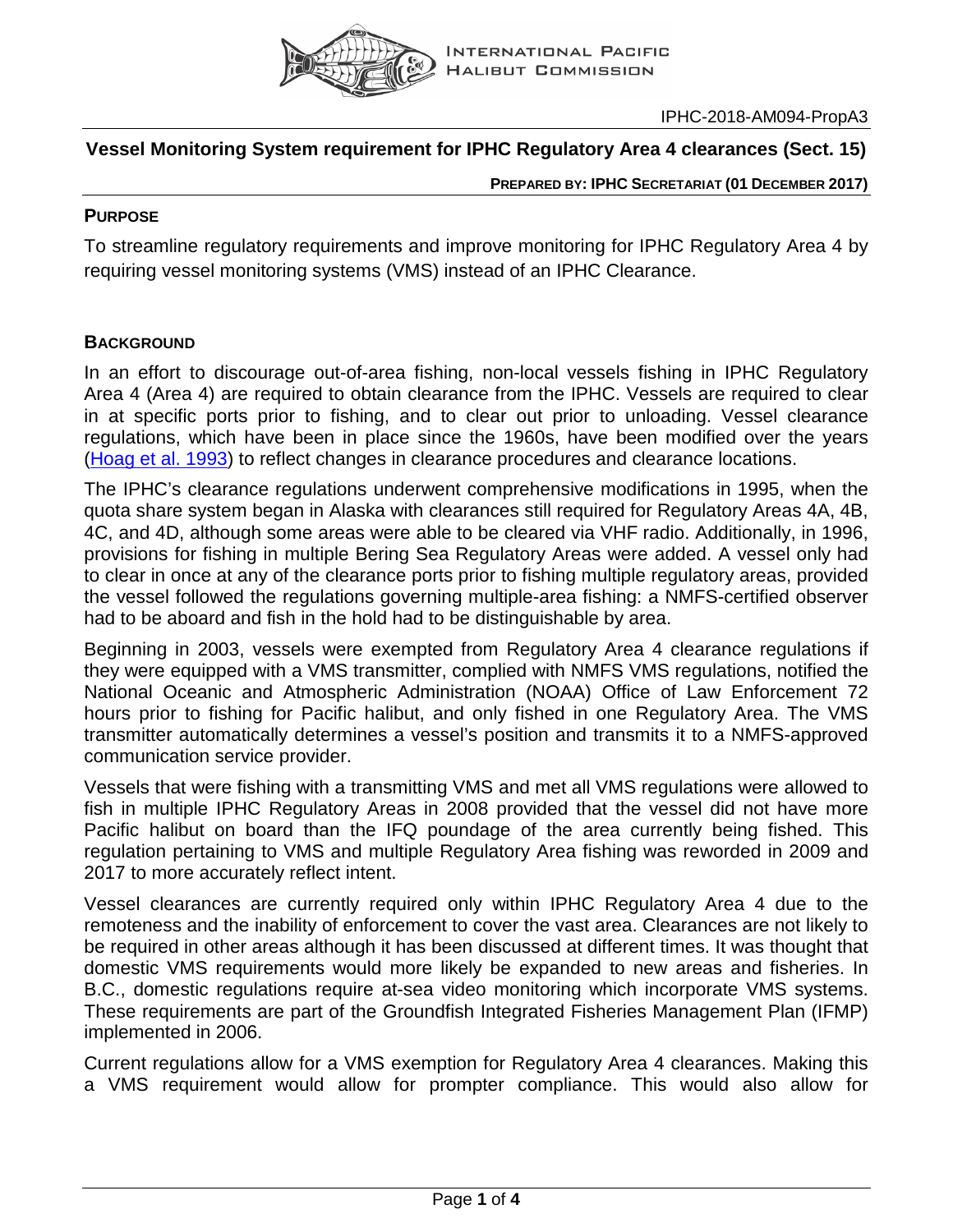reimbursement of the VMS system through the Pacific States Marine Fisheries Commission (PSMFC).

## **DISCUSSION**

- 1) Installing a VMS unit incurs a cost:
	- a. Unit cost is estimated at \$3,100.
	- b. Installation cost is estimated at \$250
	- c. Service cost is estimated at \$55/month.
- 2) Reimbursement of the unit cost is possible through the PSMFC reimbursement program when VMS is a regulation requirement.
- 3) Requirement of a VMS unit allows the fleet the flexibility to get clearance to fish and to unload for the current season for Area 4 with a single phone call.
- 4) Requirement of a VMS unit eliminates the burden on the fleet to obtain a clearance through a particular agent (typically processing plant personnel) prior to fishing or offloading.
- 5) Requirement of a VMS unit reduces the burden to agency staff to properly support, track, and enforce the intent of the clearance requirement.
- 6) An estimated 10 vessels will be affected as all other vessels have a VMS unit.
- 7) A side benefit of the VMS requirement is greater safety for the crew of the affected vessels.

**Conclusion**: Retaining the clearance requirement in its current form, whereby reimbursement of a VMS unit is not possible, is cumbersome for industry and agency staff alike and limits safety and flexibility for the fleet.

**Sectors Affected:** Directed commercial Pacific halibut fishery in IPHC Regulatory Area 4, in Alaska, U.S.A.

## **SUGGESTED REGULATORY LANGUAGE**

This proposal would require Section 15 of the IPHC Fishery Regulations to be revised as follows: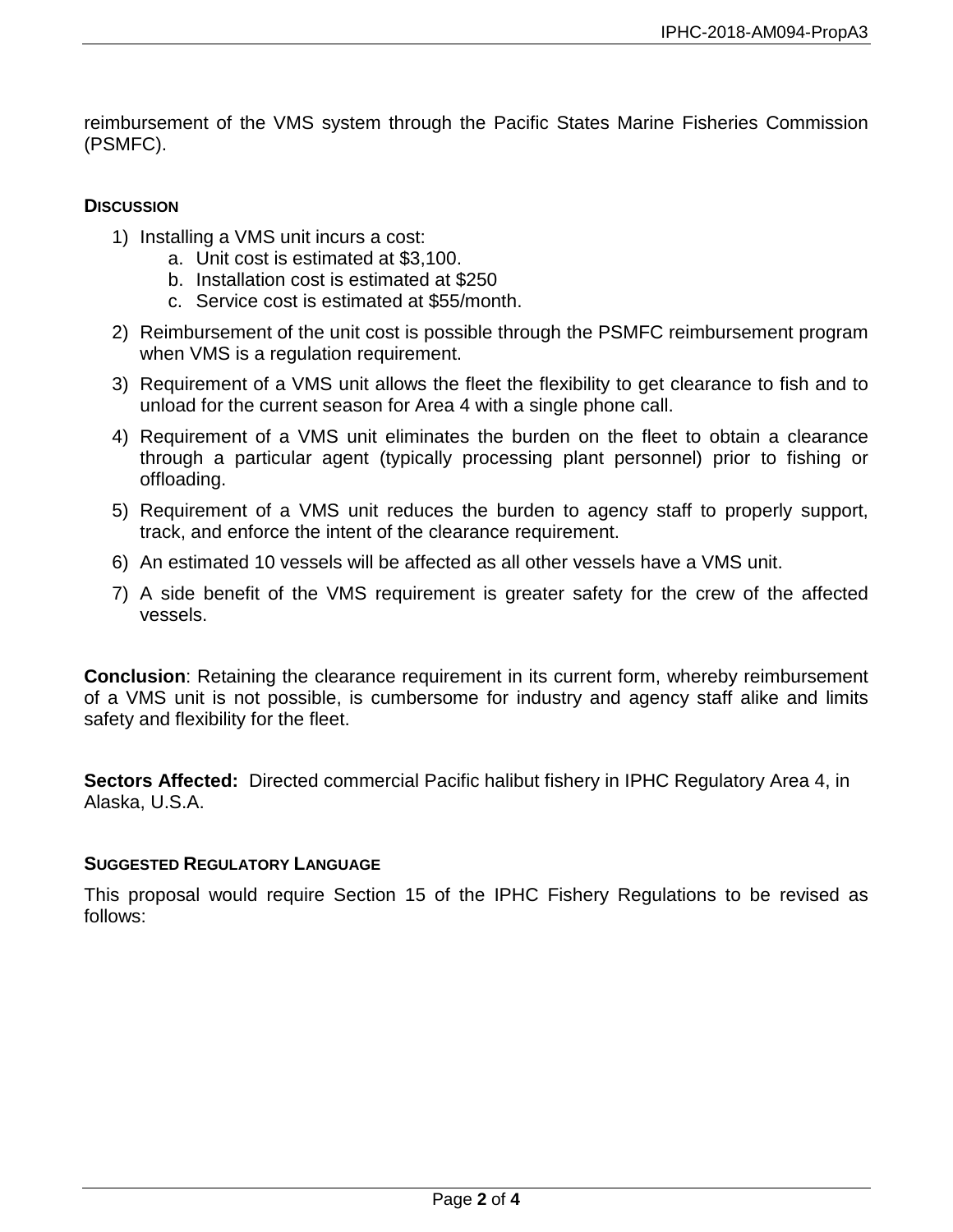#### **15. Vessel Clearance in Area 4**

- (1) The operator of any vessel that fishes for Pacific halibut in Areas 4A, 4B, 4C, or 4D must carry a transmitting VMS transmitter while fishing for Pacific halibut in Area 4A, 4B, 4C, or 4D and until all Pacific halibut caught in any of these areas is landed obtain a vessel clearance before fishing in any of these areas, and before the landing of any Pacific halibut caught in any of these areas, unless specifically exempted in paragraphs  $(10)$ ,  $(13)$ ,  $(14)$ ,  $(15)$ , or  $(165)$ . The clearance requirement is met, provided that:
	- (a) the operator of the vessel complies with NMFS' vessel monitoring system regulations published at 50 CFR 679.28(f)(3), (4) and (5); and
	- (b) the operator of the vessel notifies NOAA Fisheries Office for Law Enforcement at 800-304-4846 (select option 1 to speak to an Enforcement Data Clerk) between the hours of 0600 and 0000 (midnight) local time within 72 hours before fishing for Pacific halibut in Area 4A, 4B, 4C, or 4D and receives a VMS confirmation number.
- (2) An operator obtaining a vessel clearance required by paragraph (1) must obtain the clearance in person from the authorized clearance personnel and sign the IPHC form documenting that a clearance was obtained, except that when the clearance is obtained via VHF radio referred to in paragraphs (5), (8), and (9), the authorized clearance personnel must sign the IPHC form documenting that the clearance was obtained.
- (3) The vessel clearance required under paragraph (1) prior to fishing in Area 4A may be obtained only at Nazan Bay on Atka Island, Dutch Harbor or Akutan, Alaska, from an authorized officer of the United States, a representative of the Commission, or a designated fish processor.
- (4) The vessel clearance required under paragraph (1) prior to fishing in Area 4B may only be obtained at Nazan Bay on Atka Island or Adak, Alaska, from an authorized officer of the United States, a representative of the Commission, or a designated fish processor.
- (5) The vessel clearance required under paragraph (1) prior to fishing in Area 4C or 4D may be obtained only at St. Paul or St. George, Alaska, from an authorized officer of the United States, a representative of the Commission, or a designated fish processor by VHF radio and allowing the person contacted to confirm visually the identity of the vessel.
- The vessel operator shall specify the specific regulatory area in which fishing will take place.
- (7) Before unloading any Pacific halibut caught in Area 4A, a vessel operator may obtain the clearance required under paragraph (1) only in Dutch Harbor or Akutan, Alaska, by contacting an authorized officer of the United States, a representative of the Commission, or a designated fish processor.
- (8) Before unloading any Pacific halibut caught in Area 4B, a vessel operator may obtain the clearance required under paragraph (1) only in Nazan Bay on Atka Island or Adak, by contacting an authorized officer of the United States, a representative of the Commission, or a designated fish processor by VHF radio or in person.
- (9) Before unloading any Pacific halibut caught in Area 4C and 4D, a vessel operator may obtain the clearance required under paragraph (1) only in St. Paul, St. George, Dutch Harbor, or Akutan, Alaska, either in person or by contacting an authorized officer of the United States, a representative of the Commission, or a designated fish processor. The clearances obtained in St. Paul or St. George, Alaska, can be obtained by VHF radio and allowing the person contacted to confirm visually the identity of the vessel.
- (10) Any vessel operator who complies with the requirements in section 18 for possessing Pacific halibut on board a vessel that was caught in more than one regulatory area in Area 4 is exempt from the clearance requirements of paragraph (1) of this section, provided that:
	- (a) the operator of the vessel obtains a vessel clearance prior to fishing in Area 4 in either Dutch Harbor, Akutan, St. Paul, St. George, Adak, or Nazan Bay on Atka Island by contacting an authorized officer of the United States, a representative of the Commission, or a designated fish processor. The clearance obtained in St. Paul, St. George, Adak, or Nazan Bay on Atka Island can be obtained by VHF radio and allowing the person contacted to confirm visually the identity of the vessel. This clearance will list the areas in which the vessel will fish; and
	- (b) before unloading any Pacific halibut from Area 4, the vessel operator obtains a vessel clearance from Dutch Harbor, Akutan, St. Paul, St. George, Adak, or Nazan Bay on Atka Island by contacting an authorized officer of the United States, representative of the Commission, or a designated fish processor. The clearance obtained in St. Paul or St. George can be obtained by VHF radio and allowing the person contacted to confirm visually the identity of the vessel. The clearance obtained in Adak or Nazan Bay on Atka Island can be obtained by VHF radio.

#### (11) Vessel clearances shall be obtained between 0600 and 1800 hours, local time.

- (12) No Pacific halibut shall be on board the vessel at the time of the clearances required prior to fishing in Area 4.
- (13) Any vessel that is used to fish for Pacific halibut only in Area 4A and lands its total annual Pacific halibut catch at a port within Area 4A is exempt from the clearance requirements of paragraph (1).